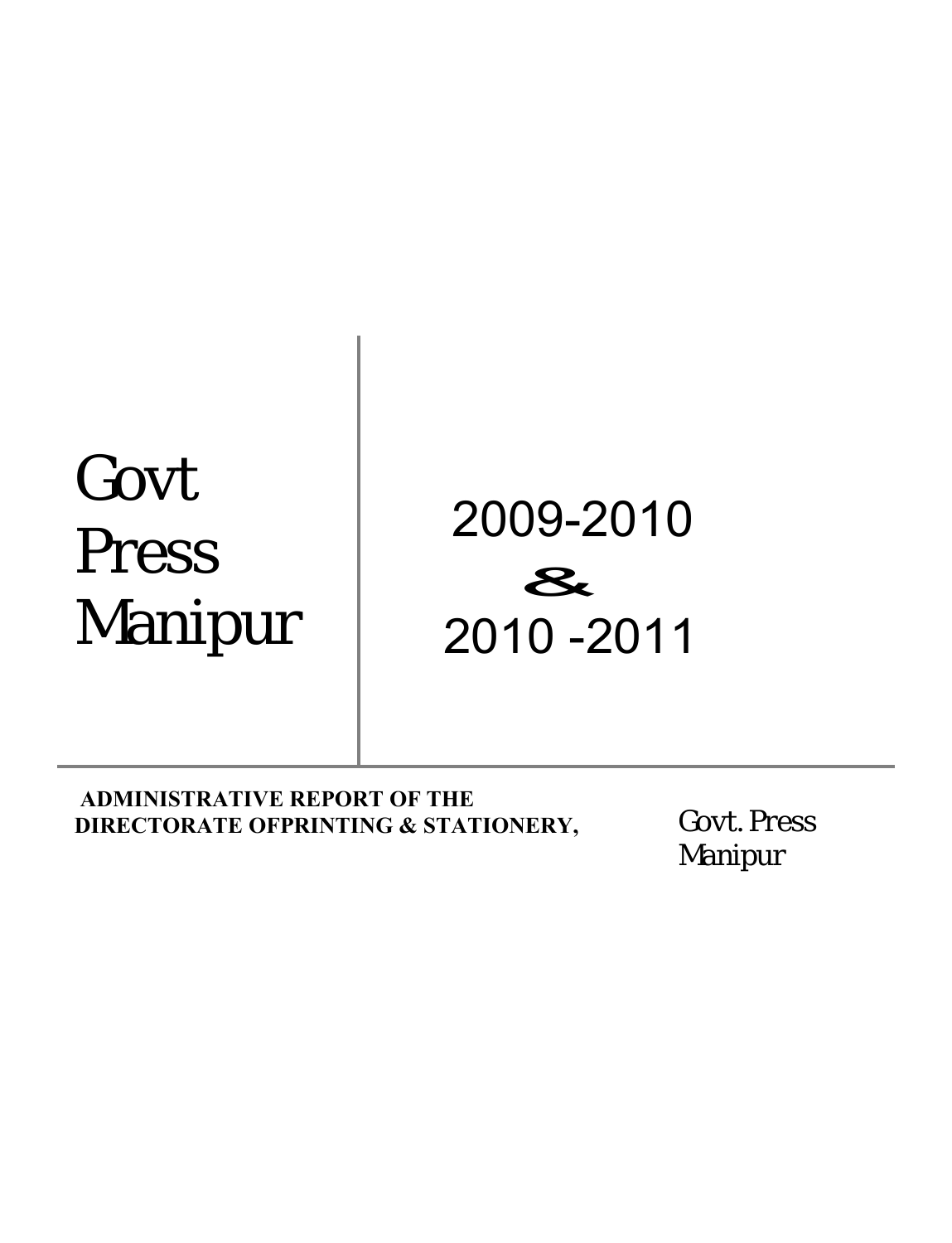# **ADMINISTRATIVE REPORT OF THE DIRECTORATE OF PRINTING & STATIONERY, MANIPUR FOR THE YEAR, 2010-2011 AND TILL DATE.**

The Directorate of Printing & Stationery, Manipur which was originally known as Government Press come into existence since 1918 during the period of Maharajas. Shri Norbert Disinang, IAS Commissioner (GAD), Government of Manipur is the Administrative Head and Shri M. Harekrishna, MCS (Selection Grade) is the Director and Head of Department of this Directorate. The Director is assisted by one Deputy Director who has been designated as Head of Office/DDO. There is one sanctioned post of Assistant Director and this post is lying vacant due to retirement of the incumbent. Again, there are 3 (three) Assistant Superintendents to look after the work of Factory Section as well as to assist the Deputy Director for smooth functioning of the Directorate.

### **Sanctioned Posts** .

After the Down sizing & Right sizing programme of the Government the staff strength of this Directorate has been trimmed from 218 to 135. On completion of the said programme the final figure of sanctioned posts will stand at 98 only. The Government Press, Manipur is registered under the Factories Act, 1948 vide Registration No. 99 dated 28-04-1966. As such all the category of workers has been governed by the Factories Act, 1948. However, for effective administration Manipur Civil Services Rules, 1965 has been adopted in this Directorate.

## **Work and Activities**

The work of the Govt. Press is manifold and diversified. It undertakes publication of Govt. Gazettes i.e. Manipur Gazette weekly publication for every Wednesday and Manipur Gazette Extra-Ordinary publish for everyday. Acts/ Rules, Govt. journals, magazine and reports for the information of the public in general are also published. Treasury forms (TR & BTR/ GFR) registers and various kinds of Govt. Departments standard forms and office stationery are printed. During Parliamentary, State Assembly and Local Bodies' Elections, ballot papers, EVM ballot papers and other statutory forms related to election are printed.

Since the introduction of offset printing process in the 'Eighties',in this Govt. Press the need for conversion from letterpress printing process to offset printing process was felt and the same has been adopted in all the State Government Presses. As the Offset printing has proved to be cost effective in terms of output, less labour intensive with enhanced printing quality, conversion from letterpress technology to offset technology began in a phase manner. The outdated obsolete printing machinery has been phased out and disposed of by auction sale.

## **Machinery procured during the year 2010-2011.**

During the year under report the following modern machineries for both pre-press, in-press and post-press has been procured.

The detail list are as follows **:**

1. Autoprint (15'x20') model knight single offset printing machine - 1No.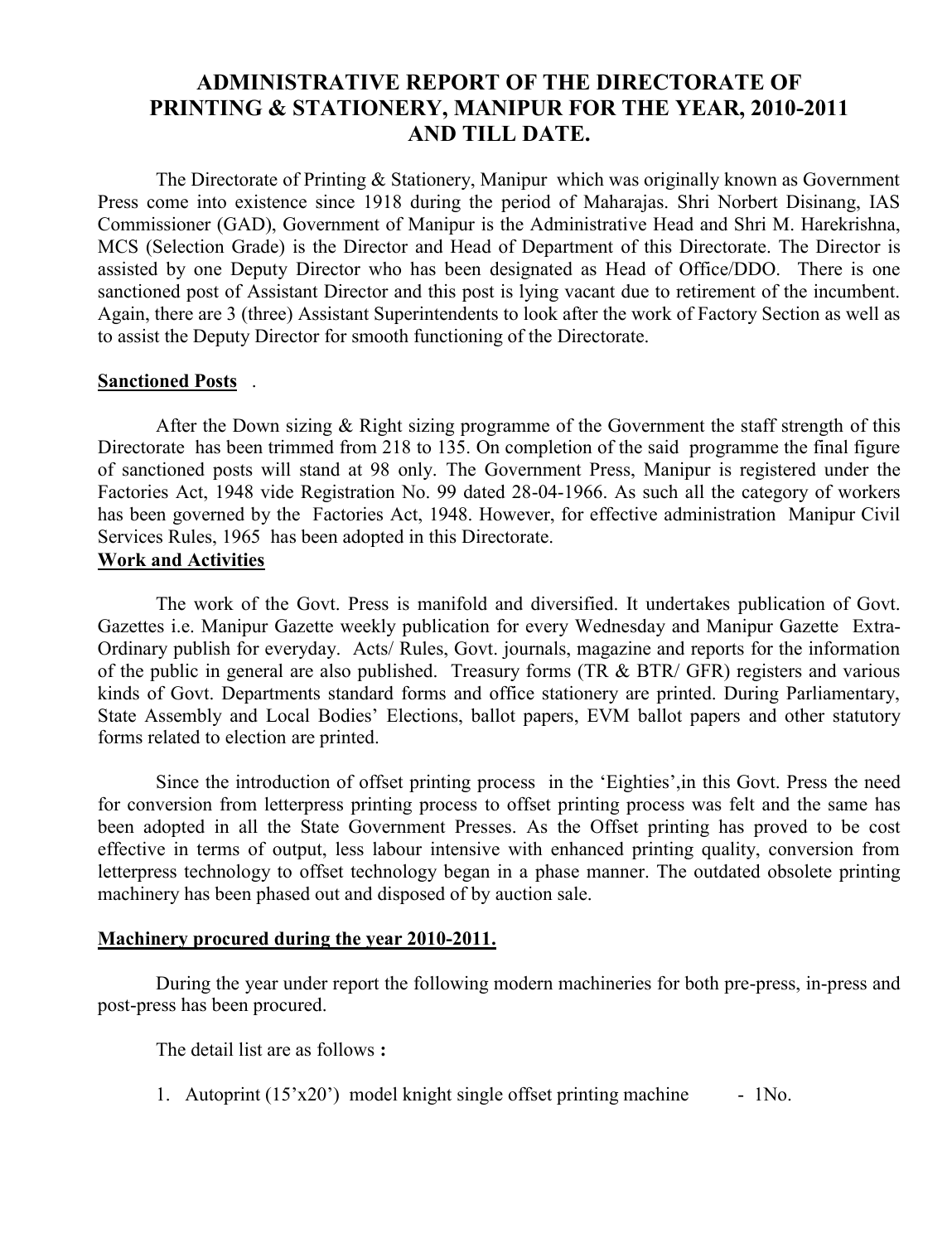| Total                                                      | 6 Nos.   |
|------------------------------------------------------------|----------|
| 6. Risograph (A-3 size) Digital duplicating machine        | $-1$ No. |
| 5. Rotary Micro Perforating cum Creasing Machine           | $-1$ No. |
| 4. UV Curing Machine.                                      | $-1$ No. |
| 3. Perfection Binding Machine model Robertion perfect.     | $-1$ No. |
| 2. Programmable Paper Cutting Machine model Sujata SPG 115 | $-1N0$ . |

#### **Other important works executed**.

Besides. normal printing of BTR/TR forms, standardized forms of various Departments and State Gazette publication the Directorate had executed the following urgent and time bound documents of the Government.

1. Printing of Ballot Papers for 8 (eight) District Councils & 18 (eighteen) Nagar Panchayats Election, 2010-11 held on 03-01-2011. Number of ballot paper printed was 4,31,300.copies.

2. Printing of covers and binding of Budget documents for the year, 2010-2011 dt. 25-06-2010.

3. Printing of EVM Ballot Papers for Bye-Election of Konthoujam A/C dt. 02-02- 2011.

4. Printing of Budget documents & Budget Estimates 2011-2012 and Governor's Address both in English and Manipuri version dt. 11-03-2011.

5. Printing of Ballot papers for Imphal Municipal Councils in respect of 27 wards and 54 WDC Members held on 14 05-2011. The number of ballot papers printed was 3,25,900 copies.

#### **Training Programme.**

The Directorate has introduced and formally open a training programme in the Directorate Complex on 08-02-2011 in the trade of offset machining, Screen printing, DTP systems, Binding and Risograph digital machine operation etc. All the Industrial employees of difference sections are participated in phase manner. Now, the training programme is still continuing. Again, 64 employees of this Directorate in 3 batches are also deputed for undergoing computer training at SAT, Takyelpat. A team of 7 officials of different sections were deputed at New Delhi to participate PRINTPACK-2011 w.e f.18-22 January, 2011.

#### **Revenue Collection.**

The non-tax revenue receipts of the Government Press for the year 2010-2011 is Rs.11,85,963/ only which is much higher than the last 3/4 years record. The achievement is due to installation of new machineries in the Government Press and increase of out put etc.

#### **Machinery planned for procurement during the year 2011-2012.**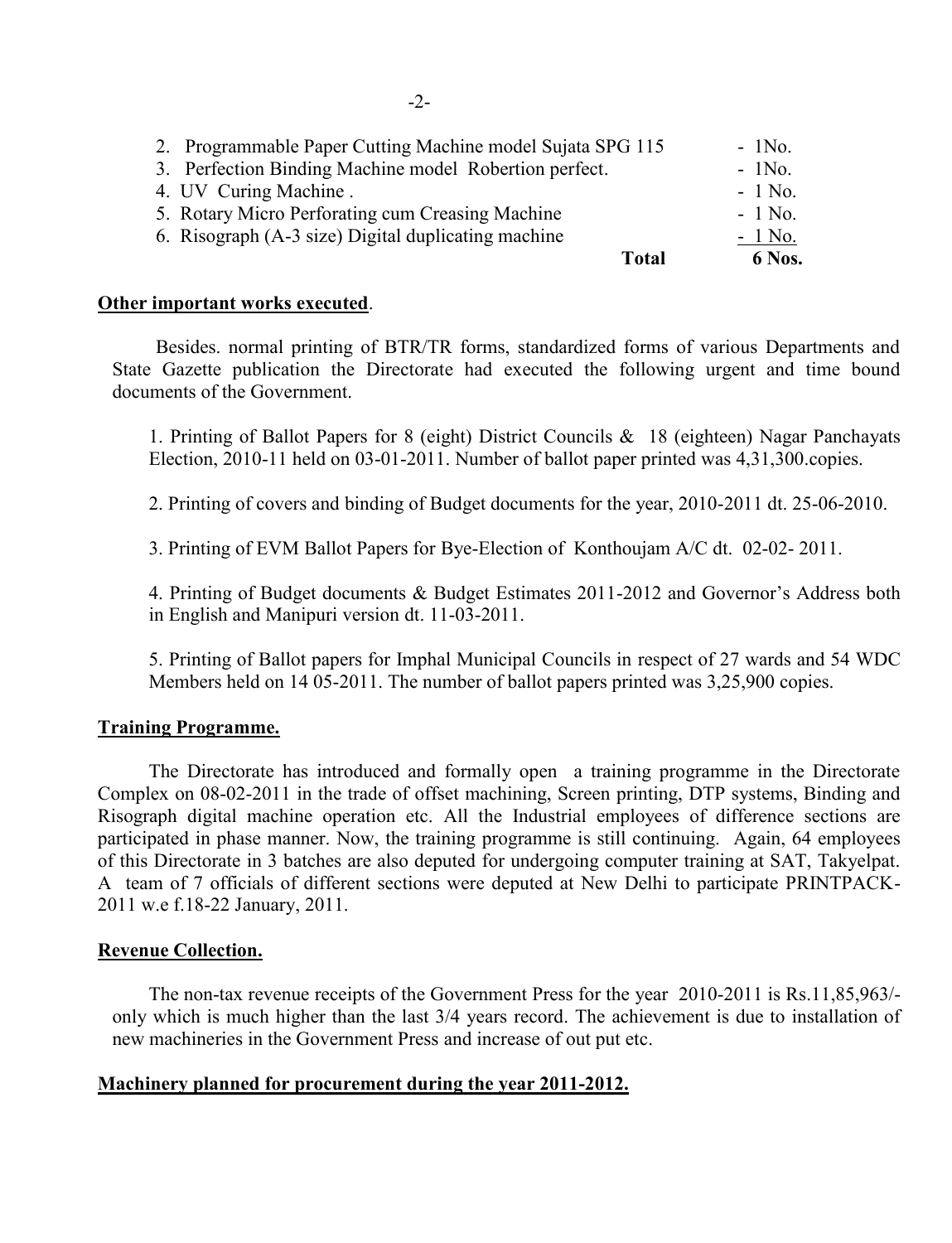In 2011-2012 the following printing machinery and equipments is planned to be procured for which rate quotations has been invited from 8 (eight) reputed firms and company out side the State.

-3-

- 1. Gathering Machine for Post-Press section.
- 2. Heavy duty wire stitching machine- for Post- Press section
- 3. Loop cum wire stitching machine for Post-Press section.
- 4. Gelatine coater machine for Screen printing section
- 5. Comb Binding machine for Post Press section
- 6. Laminating machine- for Post-Press section.
- 7. Photo stat machine for ministerial section
- 8. Computers and Peripherals for DTP section and others. .

#### **Budget allocation, 2011-2012.**

The Budget allocation in respect of the Demand No. 35, Stationery & Printing, 103-Govt. Press for the year, 2011-2012 are as follows:

| $00 -$<br>50-Other Charges        | <b>Total:</b> | 1.00<br>50.00 |
|-----------------------------------|---------------|---------------|
|                                   |               |               |
|                                   |               |               |
| 04-Information Technology(IT)     |               |               |
| 52-Machinery $&$ Equipments       |               | 25.00         |
| 13-Office expenses                |               | 24.00         |
| $00 -$                            |               |               |
| <b>Administrative Staff</b>       |               |               |
| 02-Strengthening of Technical and |               |               |
| $00 -$                            |               |               |
| 2058-Stationery & Printing (Plan) |               |               |
|                                   | <b>Total:</b> | 318.50        |
| 13-Office expenses                |               | 4.00          |
| 01-Electric $& Water charges$     |               |               |
| 52-Machinery & Equipment          |               | 3.50          |
| 13-Office expenses                |               | 4.00          |
| 11-Domestic Travel expenses       |               | 1.00          |
| 01-Salaries                       |               | 306.00        |
| $00 -$                            |               |               |
| 01-Govt. Press                    |               |               |
| 103-Govt. Press                   |               |               |
| $00 -$                            |               |               |
|                                   |               |               |

**( M. Harekrishna )** Director, Printing & Stationery, Manipur.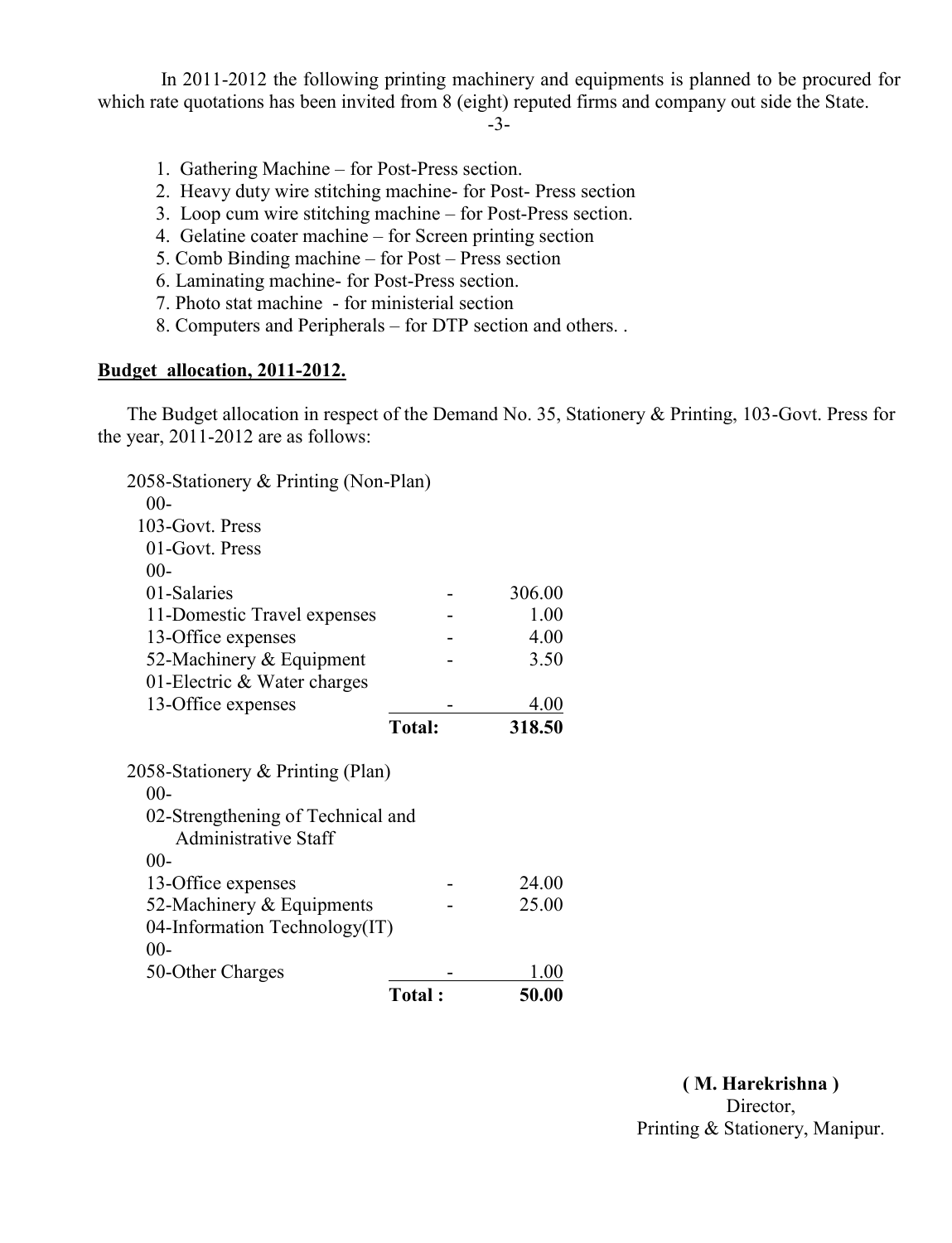## **ADMINISTRATIVE REPORT OF THE DIRECTORATE OF PRINTING & STATIONERY (GOVT. PRESS), MANIPUR FOR THE YEAR, 2009-2010.**

The Govt. Press, Manipur was established on 27-06-1918 before independence of India. It was housed in an old rice mill godown constructed during the British rule. After independence, the Government Press functioned under the administrative control of the Education Department. The Govt. Press was upgraded to a full fledged Directorate of Printing and Stationery on 25-07-1979 with the creation of the post of Director alongwith other subordinate gazetted posts and the administrative control was transferred to General Administration Department.

The Directorate of Printing and Stationery, Manipur is different from other Departments of the G ovt. as the Government Press is registered under the Factories Act, 1948 vide Registration No. 99 dated 28-04-1966. As a consequence of this registration, categories of employees such as Assistant Superintendent, Machineman, Offset machineman etc. with the exception of ministerial staff and gazetted officers have been declared as workmen.

The work of the Govt. Press is manifold and diversified. It undertakes publication of Govt. Gazettes (Ordinary & Extra-Ordinary), Acts/ Rules, Govt. journals, magazine and reports for the information of the public in general. Also Treasury bills, forms (TR & BTR/ GFR) registers and various kinds of Govt. Departments standard forms and office stationery are printed. During Parliamentary, State Assembly and local bodies' elections, ballot papers and many statutory forms related to election are printed.

Prior to the Right sizing/ Down sizing of Govt. Departments in 2002, the Directorate of Printing and Stationery, Manipur had a total sanctioned strength of 218 posts of various categories. In the Right sizing/ Down sizing of the Departments, 129 posts of various categories were identified for abolishing prospectively in the event of retirement, promotion or expiry of Govt. employees as the case may be. So far 68 posts have been abolished. The present staff strength is 137 and sanctioned post is 150 posts. There are 13 vacant posts in the Directorate of Printing & Stationery, Manipur.

In the backdrop of new printing technology with the introduction of Offset printing in the 'Eighties', the need for conversion from Letterpress printing process to Offset printing process was felt. As the Offset printing has proved to be cost effective in terms of output, less labour intensive with enhanced printing quality, conversion from letterpress technology to offset technology began in a phase manner. In 1985-86, a HMT make Single Colour Sheetfed Offset printing machine (Double Demy size) was procured. As a collorary to this shift to offset printing, a Desktop Publishing section and Plate making section with Computer, Scanners and Printing Down Frames were created.

The Govt. Press inventory of machines old and new are broadly illustrated below:

- 4. Letterpress Printing Machines
- 5. Offset Printing Machines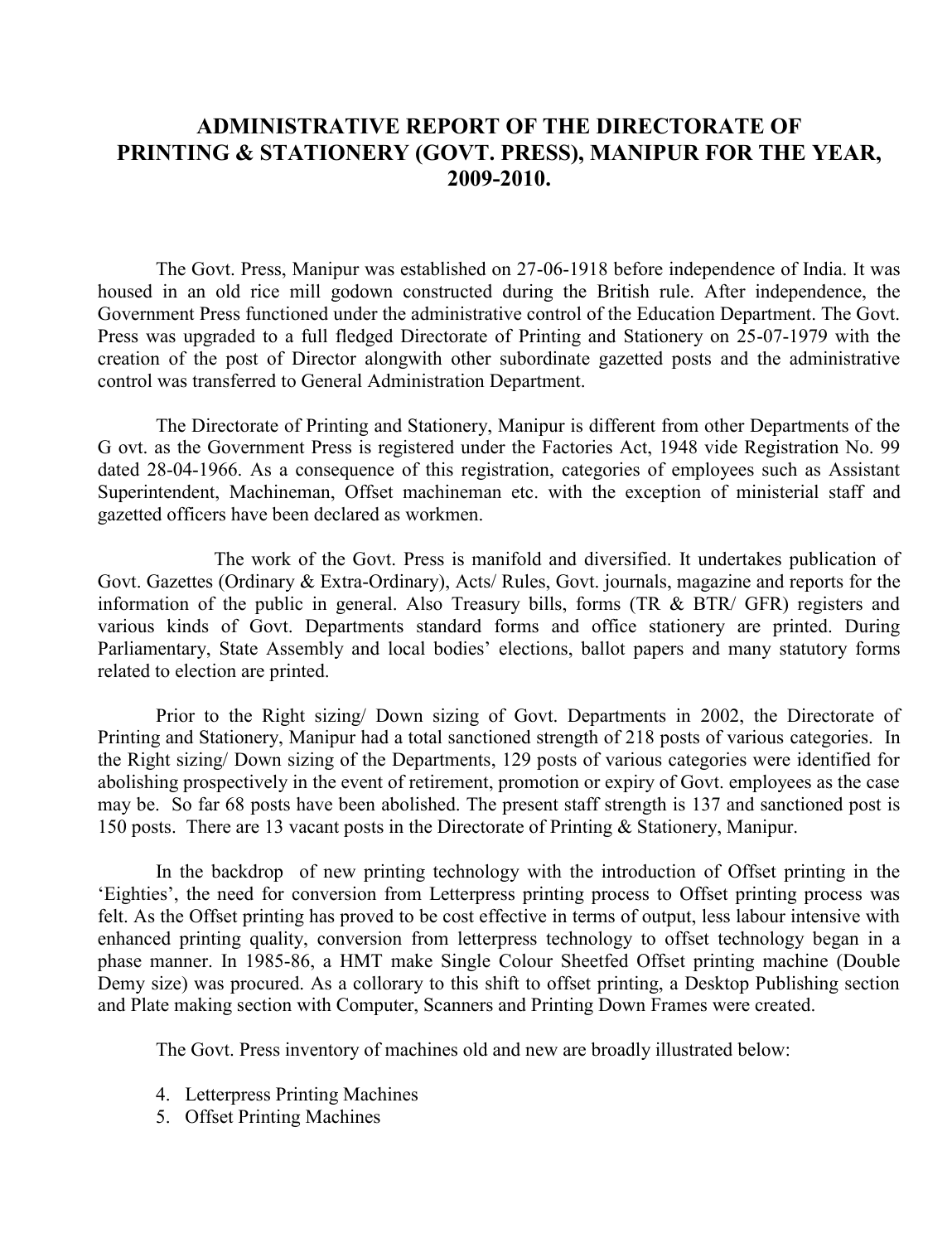- 6. Paper Guillotine Machine.
- 4. Paper stitching machine for binding. .

 $-2-$ 

- 5. Automatic Grinder for Blade sharpening
- 6. Printing Down Frame for exposing P.S. plates for offset printing.
- 7. Digital duplicator Machines
- 8. Computers, Scanners and Printers for application in Plate making and duplicators.

The non-tax revenue receipts of the Government Press for the year, 2009-2010 is Rs.1.77 lakhs and 2010-2011(upto July, 2010) is Rs.4.00 lakhs respectively. To streamline the billing procedures to enable presentation of printing charge to Departments with speed and relative ease, a printing rate schedule for various categories of printing has been formulated and submitted. This rate is lower than the local prevailing printing rate and is expected to be competitive and discourage outsourcing of printing orders by the Government Departments to private printing firms. To reorganize and strengthen the Govt. Press in the process of conversion from Letterpress technology to Offset Press technology inter alia, the following machines had been procured in 2008-2009 and 2009-2010.

| 1. Single Colour Sheetfed Offset Printing Machine (18' X 23") |                          | $2$ nos.  |
|---------------------------------------------------------------|--------------------------|-----------|
| 2. Digital Duplicator Machine (one with interface)            | $2$ nos.                 |           |
| 3. Installation of 100 KVA Transformer                        |                          | $1$ no.   |
| 4. Computers, Printers and UPS etc.                           |                          | $13$ nos. |
| 5. Sheetfed Offset Printing Machine (Crown size)              |                          | $1$ no.   |
| 6. Printing Down Frame                                        | $\overline{\phantom{a}}$ | $1$ no.   |
| 7. Section Sewing Machine                                     |                          | $1$ no.   |

In 2010-2011 the following printing machine and printing equipments is planned to be procured.

| 1. Single Colour Sheetfed Offset Printing Machine (Crown size) | l no.    |
|----------------------------------------------------------------|----------|
| 2. Perfection Binding Machine                                  | $1$ no.  |
| 3. Paper Cutting Machine (42 ")                                | $1$ no.  |
| 4. UV Curing Machine                                           | $1$ no.  |
| 5. Wire Stitching Machine                                      | $2$ nos. |
| 6. Rotary die perforating Machine                              | $2$ nos. |
| 7. Computer Machine and its peripherals                        | $3$ nos. |

Also to make all existing small offset machines operational, major overhaul and repairing works has been taken up. In the coming years, capacity building endeavour will be earnestly taken up to enable the Govt. Press to take printing order of all Govt. Departments.

Due to Down Sizing/Right sizing 59% of the sanctioned posts have been abolished including Offset Machineman and Plate Maker which are the main functional posts of the Offset Section. As such, additional manpower particularly for Desktop Publishing, Offset printing and Plate making is